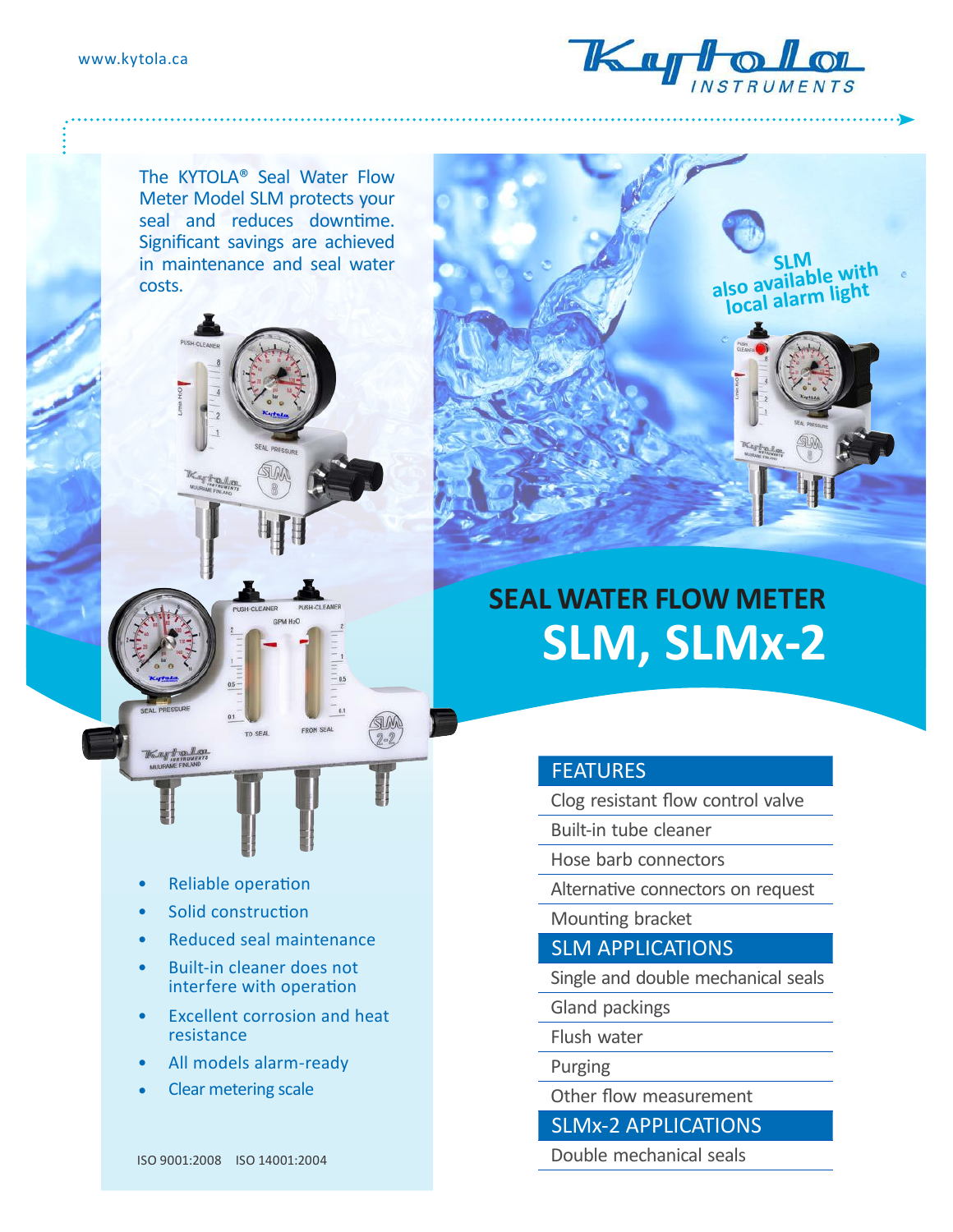

# SLM Seal Water Flow Meter

Most pumps, agitators, refiners, screens etc. with shaft seals require an uninterrupted sealing water flow to ensure proper function of the seal. The purpose of sealing water is to:

- Cool the seal
- Lubricate the seal
- Prevent the process media from entering the seal chamber

Also the seal condition can be determined by proper monitoring of the sealing water flow and pressure.

# **Stop pouring money into the drain**

Adequate cooling and lubrication are essential for any kind of seal.

However, uncontrolled flow may multiply the necessary water and energy consumption. It is easy to create huge savings in costs by reducing excess water flow with accurate and proper adjustment of seal water flow and pressure.

The Kytola SLM Seal Water Flow Meter is especially designed for applications on pumps and mechanical seals in processes and applications where uninterrupted seal water flow is required.



### **Innovative Design Offers Durability and Flexibility**

The various sealing liquid monitor models quarantee compatibility with all seal types. The strong and compact design ensures maximum resistance to external impact.

The SLM has been specially optimized to withstand contaminated water. Reliable and accurate flow measurement is based on a variable area metering principle using a free-floating float. The sealing liquid monitor can also be easily equipped with an alarm output by utilizing an inductive proximity sensor.



### **Easy Maintenance Reduces Down Time**

The built-in cleaner is designed not to interfere with operation. It effectively removes built-up contaminants.

The long, clear metering scale guarantees visibility and easy inspection of flow level.



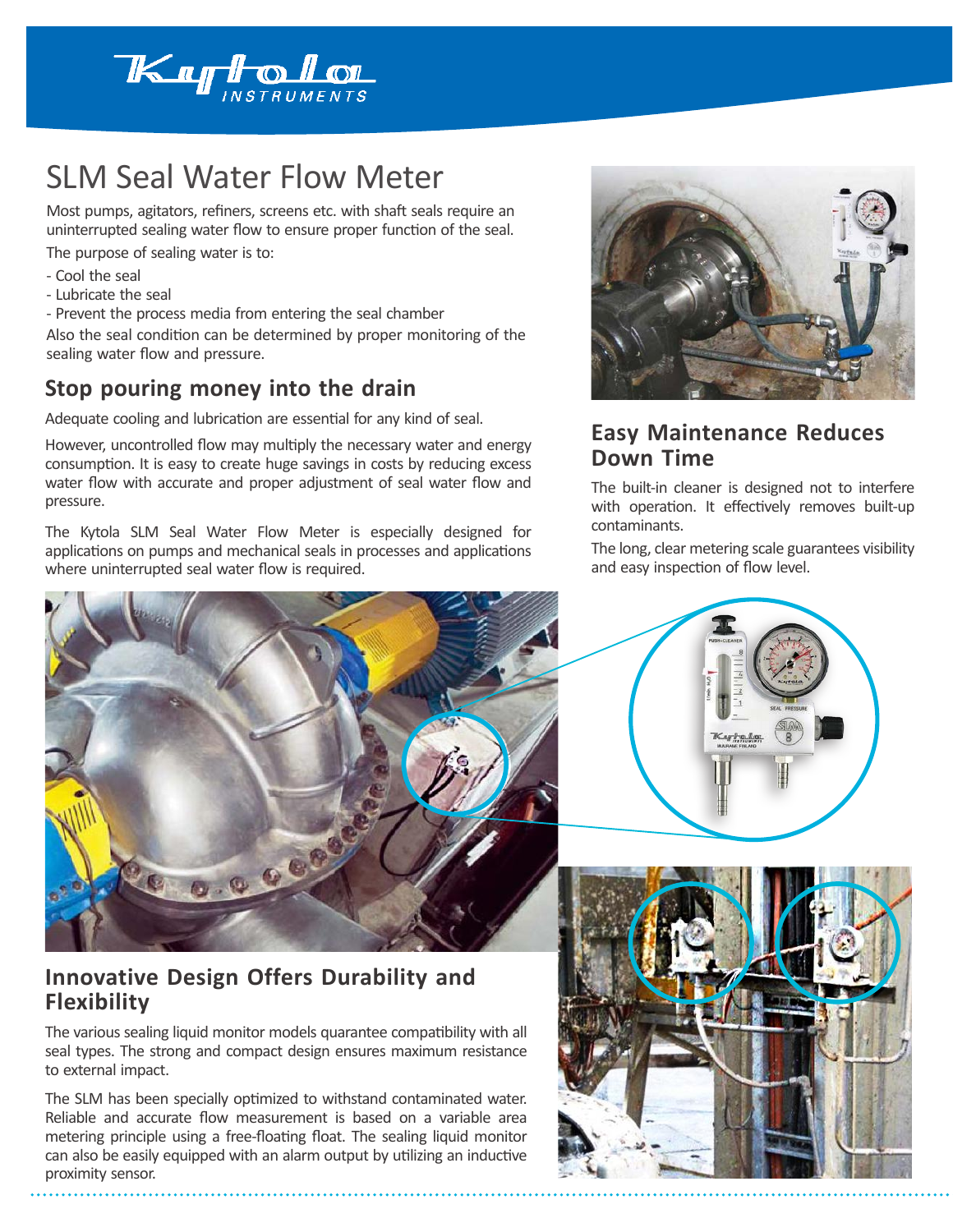#### **QUENCH SEALS SLM**



#### **DOUBLE MECHANICAL SEALS SLM with pressure gauge and pressurizing valve**



Pressure gauge, options G...E Pressurizing valve, option P

| <b>SLM</b>                                                                                                                                                                                                                                                                                                                                                                                                                                                    |                                                                                                                                                                                             | <b>SLM</b>                                                                                                                   |  |  |  |  |
|---------------------------------------------------------------------------------------------------------------------------------------------------------------------------------------------------------------------------------------------------------------------------------------------------------------------------------------------------------------------------------------------------------------------------------------------------------------|---------------------------------------------------------------------------------------------------------------------------------------------------------------------------------------------|------------------------------------------------------------------------------------------------------------------------------|--|--|--|--|
| <b>Range Code H<sub>2</sub>O</b><br><b>Flow Rate</b><br>$0.025 - 0.4$ LPM<br>$0.05 - 1$ LPM<br>$0.1 - 3$ LPM<br>$0.5 - 8.0$ LPM<br>$1 - 13$ LPM<br>$0.25 - 6$ USGPH<br>1-15 USGPH<br>$2-50$ USGPH<br>$0.1 - 2$ USGPM                                                                                                                                                                                                                                          | <b>Adjustable Alarm Range</b><br>$0.03 - 0.25$ LPM<br>$0.1 - 0.55$ LPM<br>$0.4 - 2$<br>$1 - 5$<br><b>LPM</b><br>$2 - 9$<br><b>LPM</b><br>$0.5 - 4$<br>$1.5 - 9$<br>$6 - 35$<br>$0.25 - 1.2$ | 0.4<br>1<br>3<br><b>LPM</b><br>8<br>13<br><b>USGPH</b><br>6<br><b>USGPH</b><br>15<br>50<br><b>USGPH</b><br><b>USGPM</b><br>2 |  |  |  |  |
| $0.25 - 3.5$ USGPM<br><b>Connection (see below for other choices)</b><br>3/8" tube compression fitting<br>1/4" NPT female connection**<br>3/8" NPT male connection                                                                                                                                                                                                                                                                                            | 35<br><b>OA16</b><br>QD11<br><b>EF33</b>                                                                                                                                                    |                                                                                                                              |  |  |  |  |
| <b>Options</b><br>Inductive prox. sensor 20 - 250 VAC/DC (ILK-M18-AB)<br>Inductive prox. sensor 10 - 55 VDC (ILK-M18-FR)<br>Intrinsically safe NAMUR sensor, 10 mm range (ILK-M18-N-10)<br>Pressure gauge 145 psi, 10 bar, pointer<br>Pressure gauge 100 psi, SS316/304<br>Pressure gauge 160 psi, SS316/304<br>Pressure gauge 360 psi, 25 bar, SS304 cover<br>Standard POM body with optional borosilicate glass flow tube<br>(instead of standard PSU tube) |                                                                                                                                                                                             | А<br>F<br>ı<br>G<br>U<br>т<br>Е<br>L<br>ĸ                                                                                    |  |  |  |  |
| Optional PVDF body (with borosilicate glass flow tube)<br>Optional PVDF body (with PSU flow tube)<br><b>EPDM</b> seals<br>Integral check valve (available only on QD11 and OA16)<br>Pressurizing valve<br>Floor mounting stand                                                                                                                                                                                                                                |                                                                                                                                                                                             |                                                                                                                              |  |  |  |  |
| <b>Connectors (see above for other choices)</b><br>3/8" (10 mm) ID hose barb connectors, standard (*=leave empty)<br>*<br>3/8" (10 mm) OD straight tube connectors for compression fittings<br>N                                                                                                                                                                                                                                                              |                                                                                                                                                                                             |                                                                                                                              |  |  |  |  |

*Example: SLM50–AGP (= Flow rate 2–50 USGPH, alarm range 6–35 USGPH, inductive prox.sensor 20–250 VAC/DC, pressure gauge 145 psi, pressurizing valve, 3/8" hose barb connectors)*

 **Note!** The former option code **M** (PSU Tube Option) is now a standard feature.

**Accessories:** Please consult your distributor for the complete list of SLM accessories.<br>\*\* (QD11 available up to models SLM15 with integral check valve (option V) and up to model SLM50 without V integral check valve.)

### **SINGLE SEALS AND PACKINGS SLM with pressure gauge**



#### Pressure gauge, options G...E

**DOUBLE MECHANICAL SEALS**





| <b>DUAL SLM</b>                                                                                                                                    |                                                                                                                                 | <b>SLM</b>                                | -2-                                |   |  |  |  |  |
|----------------------------------------------------------------------------------------------------------------------------------------------------|---------------------------------------------------------------------------------------------------------------------------------|-------------------------------------------|------------------------------------|---|--|--|--|--|
| Range Code H <sub>2</sub> O<br><b>Flow Rate</b>                                                                                                    | <b>Adjustable Alarm Range</b>                                                                                                   |                                           |                                    |   |  |  |  |  |
| $0.05 - 1$<br><b>LPM</b><br>$0.1 - 3$ LPM<br>$0.5 - 8$ LPM<br>1-15 USGPH<br>2-50 USGPH<br>$0.1 - 2$ USGPM                                          | $0.1 - 0.55$ LPM<br><b>LPM</b><br>$0.4 - 2$<br><b>LPM</b><br>$1 - 5$<br>$1.5 - 9$ USGPH<br>$6 - 35$ USGPH<br>$0.25 - 1.2$ USGPM | 1<br>3<br>8<br>15<br>50<br>$\overline{2}$ |                                    |   |  |  |  |  |
| <b>Connection (see below for other choices)</b>                                                                                                    |                                                                                                                                 |                                           |                                    |   |  |  |  |  |
| 3/8" tube compression fitting<br>1/4" NPT female connection**<br>3/8" NPT male connection                                                          |                                                                                                                                 |                                           | <b>OA16</b><br>QD11<br><b>EF33</b> |   |  |  |  |  |
| <b>Options</b>                                                                                                                                     |                                                                                                                                 |                                           |                                    |   |  |  |  |  |
| A<br>Inductive prox. sensor 20 - 250 VAC/DC (ILK-M18-AB)<br>AA<br>Two inductive prox. sensors 20 - 250 VAC/DC (ILK-M18-AB)                         |                                                                                                                                 |                                           |                                    |   |  |  |  |  |
| Inductive prox. sensor 10 - 55 VDC (ILK-M18-FR)                                                                                                    |                                                                                                                                 | F<br>FF                                   |                                    |   |  |  |  |  |
| Two inductive prox. sensors 10 - 55 VDC (ILK-M18-FR)<br>Intrinsically safe NAMUR sensor, 10 mm range (ILK-M18-N-10)                                |                                                                                                                                 | т                                         |                                    |   |  |  |  |  |
| Two intrins. safe NAMUR sensors, 10 mm range (ILK-M18-N-10)<br>Pressure gauge 145 psi, 10 bar, pointer                                             |                                                                                                                                 | Ш<br>G                                    |                                    |   |  |  |  |  |
| Pressure gauge 100 psi, SS316/304                                                                                                                  |                                                                                                                                 | U                                         |                                    |   |  |  |  |  |
| Pressure gauge 160 psi, SS316/304                                                                                                                  |                                                                                                                                 | T.<br>Е                                   |                                    |   |  |  |  |  |
| Pressure gauge 360 psi, 25 bar, SS304 cover<br>Standard POM body with optional borosilicate glass flow tube<br>L<br>(instead of standard PSU tube) |                                                                                                                                 |                                           |                                    |   |  |  |  |  |
| Optional PVDF body (with borosilicate glass flow tube)<br>Optional PVDF body (with PSU flow tube)                                                  |                                                                                                                                 | K                                         |                                    |   |  |  |  |  |
| <b>EPDM</b> seals                                                                                                                                  |                                                                                                                                 | KM<br>Y                                   |                                    |   |  |  |  |  |
| Integral check valve (available only on QD11 and OA16)<br>Floor mounting stand                                                                     |                                                                                                                                 | V                                         |                                    |   |  |  |  |  |
|                                                                                                                                                    |                                                                                                                                 |                                           |                                    | S |  |  |  |  |
| Connectors (see above for other choices)<br>3/8" (10 mm) ID hose barb connectors, standard (*=leave empty)<br>$\ast$                               |                                                                                                                                 |                                           |                                    |   |  |  |  |  |
| 3/8" (10 mm) OD straight tube connectors for compression fittings<br>N                                                                             |                                                                                                                                 |                                           |                                    |   |  |  |  |  |

*Example: SLM15–2–AAG (= Flow rate 1–15 USGPH, alarm range 1.5–9 USGPH, two inductive prox. sensors 20–250 VAC/DC, pressure gauge 145 psi, 3/8" hose barb connectors)*